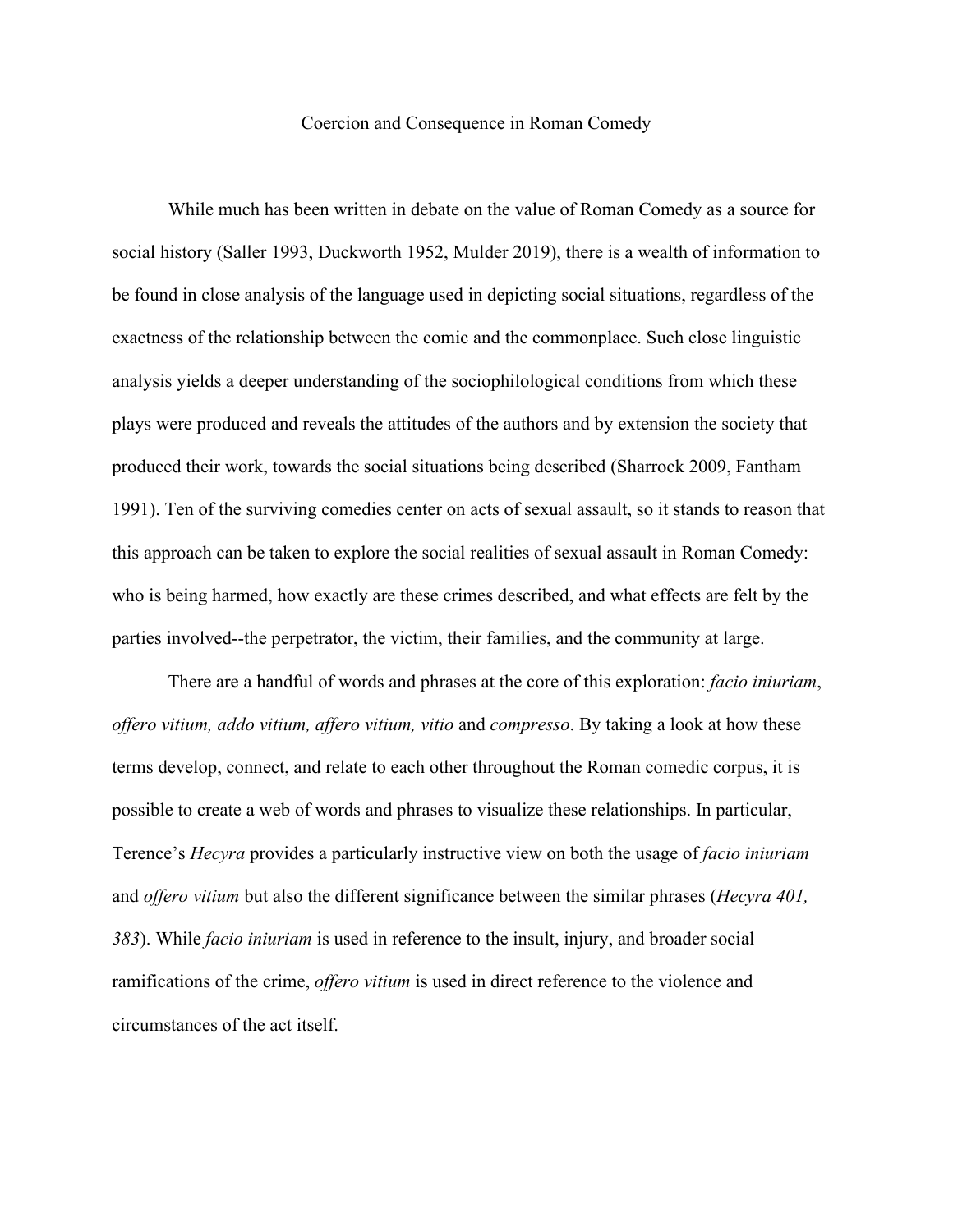Like other conventions of Roman Comedy -- the portrayal of everyday situations familiar to their audiences using stock characters to represent stereotypical caricatures of the types of people they likely knew -- the basic framing of sexual assault stories is inherited from Greek New Comedy as well. Along with this inherited framing come a number of syntactic cues: Menander uses βιαζομαι in strikingly similar fashion to the use of *vitio* and *stupro* and αδικεω with the same striking similarity to *facio iniuriam* (*Epitrepontes* 451, *Samia 66*). Though the inherited syntax reminds us of Greek, the impact of the words and their exact usage is Roman (Segal 1968). In this way, the language of Roman Comedy is a useful tool in understanding the intersection of Greek and Roman culture, literature, and language as well as the influence of the former on the latter (Moore 1998).

This paper is one small part of a broader project to examine the use of sexual language in Roman Comedy and discover how the semantics of a word or phrase relate to the social context in which the plays were written. Roman Comedy represents an important part of early Roman linguistic history and gives valuable insight into the way that Romans at the time thought, and the impact of this thought on the Latin language. In continuing this research, it will be possible to determine the cultural norms and values that led to the meanings and connotations of these words and phrases and reach broader conclusions about how the literature and language of republican Rome responded.

## Bibliography

Duckworth, George. *The Nature of Roman Comedy.* Princeton University Press, 1952.